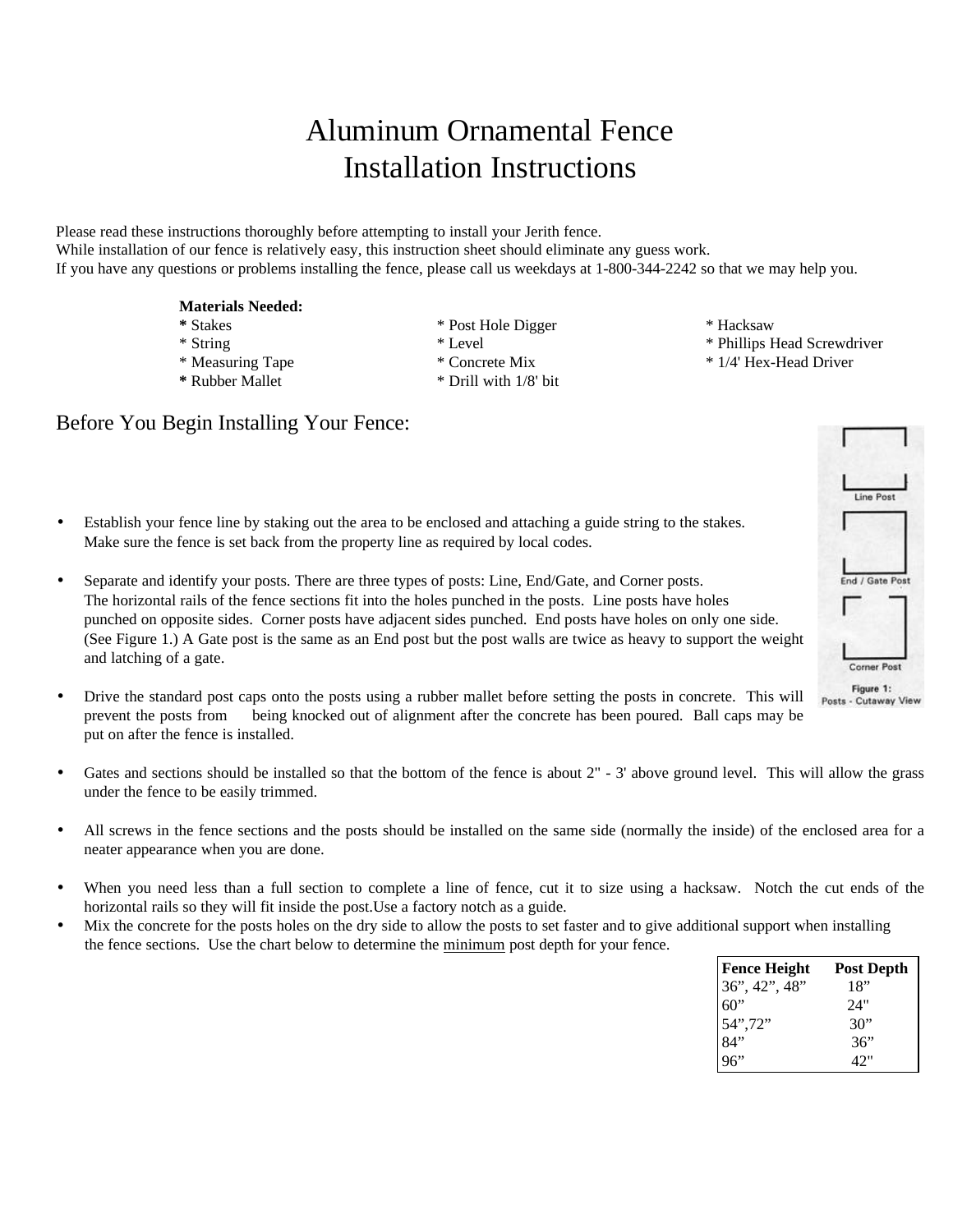## **Fence Installation:**

1. Install a pair of gate posts first. (if you don't have any gates, then start with an end or corner post.) Dig the post holes and set the posts into them. Fill the holes with concrete and tamp down around each post so the concrete is about 2" below ground level. The gate will be attached after the concrete has set. The opening between the posts should equal the size of the gate that was ordered. (i.e.: a 48' gate fits into a 48" wide opening.)

Caution: The proper operation of the gate depends upon the correct installation of the gate posts Make certain that they are plumb.

2. Repeat this procedure for all other gate posts that are not in the same straight line of fence. Gates that are in the same line will be installed when the fence reaches their location.

| After the gate posts are set, the first line of fence is<br>3. |                   |                    |                     |
|----------------------------------------------------------------|-------------------|--------------------|---------------------|
| installed. Dig up to 8 holes for the line posts along the      |                   |                    | <b>Post Spacing</b> |
| fence line. If you reach an end or corner of the fence         | <b>Fence Type</b> | <b>Post Size</b>   | (on center)         |
| line, then dig the post hole where it's needed. Use the        | Residential       | $2$ " sq.          | $72\frac{1}{2}$     |
| chart on the right to determine the proper center to           | Ovation           | $2$ " sq.          | 72'                 |
| center measurement of the holes based upon the type of         | Industrial        | $2\frac{1}{2}$ sq. | $71\frac{1}{2}$     |
| Jerith fence you are installing.                               |                   |                    |                     |

4. To install the fence, slide the horizontal rails of a section into the punched holes of the post installed in Step 1 as far as the notched end of the rails will allow. Place a line post into the next post hole, and slide the line post onto the horizontal rails of the section as far as possible. Pour concrete around the line post. Check that the post is plumb and aligned with the guide string. Tamp it down to hold the post in position. Leave the concrete about 2' below ground level.

 **Note:** Corner posts require the horizontal rails of one section to be specially cut to allow both sections to fit into the post. A  $\frac{1}{2}$ "x  $\frac{1}{2}$ "

piece must be removed from the end of the rails. (See Figure 2.)

#### **Caution: Make sure that the posts are parallel to the pickets in the sectional Otherwise, the installation will appear very sloppy.**

- 5. When you have 6 8 sections installed, align the fence by sighting along the top horizontal rails. When correctly aligned, the rails will appear to be one continuous line. Also, the posts will appear to be one when viewed from the end of the fence line. Continue in this manner until all fence sections are installed.
	- 6. After the concrete has set, fasten the rails to the posts using the 1" self-drilling screws.

#### **Caution. Do not overtighten the 1' screws - you can break them! if you Use a power driver, adjust the clutch to prevent the screws from marring the finish or denting the post.**

7. Fill in the top of the post holes with dirt and grass so the fence will look like it's been there for years. Your fence installation is now complete!

### *Gate Installation:*

Once the concrete has set around the gate posts, you may then install the gates. Proper installation will result in approximately a **½'** space between the gate and each of the gate Posts.

- 1. Before fastening the hinges, decide how the gate will be mounted and how it will open. **If** the gate will be hinged on the left and open towards you, mount the hinges so that the hinge springs are on top. The springs must also be on top if the gate will be hinged right and open away from you. If you want the gate to open the other way, then the hinge springs must be on the bottom. (See Figures 3a and 3b.)
- 2. Attach the hinges to the gate using four of the #6 x **½"** painted screws provided. Drill 1/8" pilot holes for these screws. Next, fasten each hinge to the gate post using six more screws. Mount one hinge near the top rail of the gate and the other near the bottom rail to distribute the weight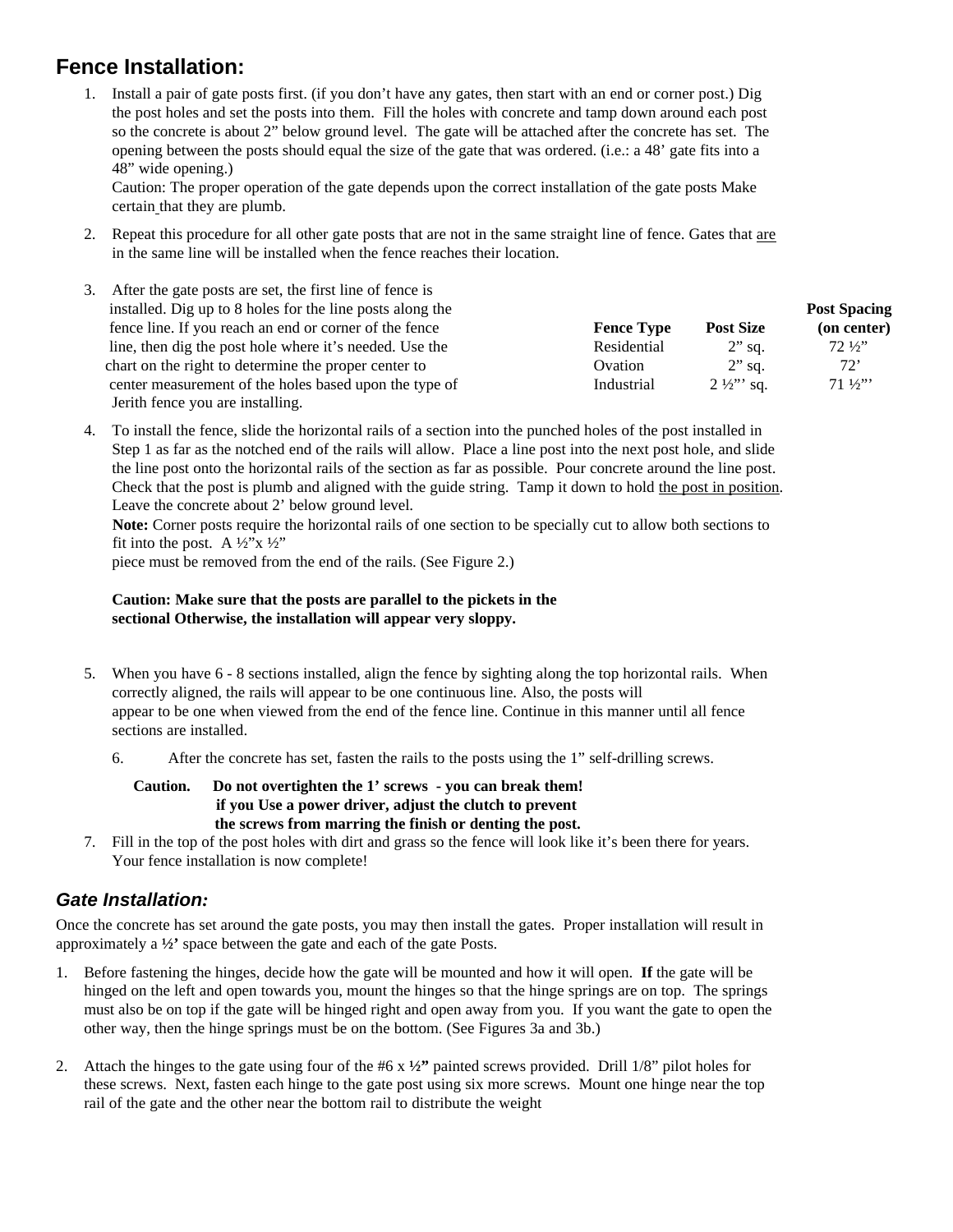the gate evenly. Make sure the hinges line up with each other to prevent them from binding. The gate should now swing freely.

#### **Caution: If the hinges are not in line with eath other, the gate will not close by itself!**

**Note:** If you are hanging a gate on a flat surface, such as a column, then remove the tension screw in the hinge and flatten the two large plates flush against your mounting surface. Use the proper lag bolts through the plates (not provided) and into the wall. It may be necessary to enlarge the holes in the plates larger to accept these bolts. You will re lace the tension screw in Step 6.



#### **Fig. 3a:**

Hinge orientation for gates ,hich are:

- hinged left and open toward **y**ou
- hinged right nd pen away from you

Turn the nut counter-clockwise to increase spring tension.



Hinge orientation for gates which are:

- hinged left and open away from you
- hinged right and open towards you Turn the nut clockwise to increase spring tension.
- 3. Next, assemble the latch. This can be confusing since the latch works for all gate swings in or out, left or right. Proceed step by step, using Figure 4 on the next page as a guide.
	- a.) Place the spindle into a handle as far as it will go and attach it using the set screw.
	- b.) Slide a nylon bushing onto the spindle with the flat side against the handle.
	- c.) Place the spacer block into the front plate. The loop will extend out the bottom, while the top of the spacer block will fit into the square notch on the top of the front plate.
	- d.) Put the spindle through the large holes in the front plate and the spacer block. The Jerith logo should face out. The bushing fits into the large hole in the front plate.
	- e.) Point the lever in the opposite direction of the handle and put the lever's square hole onto the spindle. Push the lever in completely, so that the bottom tip extends below the front plate.
	- f.) Take the spring and push it through the small opening between the top of the spacer block and the top of the lever, with the ends of the spring facing out. Be sure to position the spring beyond the stop on the top of the lever.
	- g.) Push the two 1 % " machine screws all the way through the front plates. Put the entire assembly on the side of the gate.
	- h.) Place the back plate on the other side of the gate and tighten the 1 %" screws to attach the back to the front. The spindle goes through the hole in the back plate.
	- i.) Slide the other bushing onto the spindle with the flat end facing out so it fits snugly into the large hole in the back plate. Push the other handle onto the spindle and tighten the set screw.
- 4. Position the latch at a convenient height (or as required by local codes), drill 1/8" pilot holes, and use the four  $#6 x \frac{1}{2}$ " painted screws to fasten the latch squarely in place on the side of the gate.